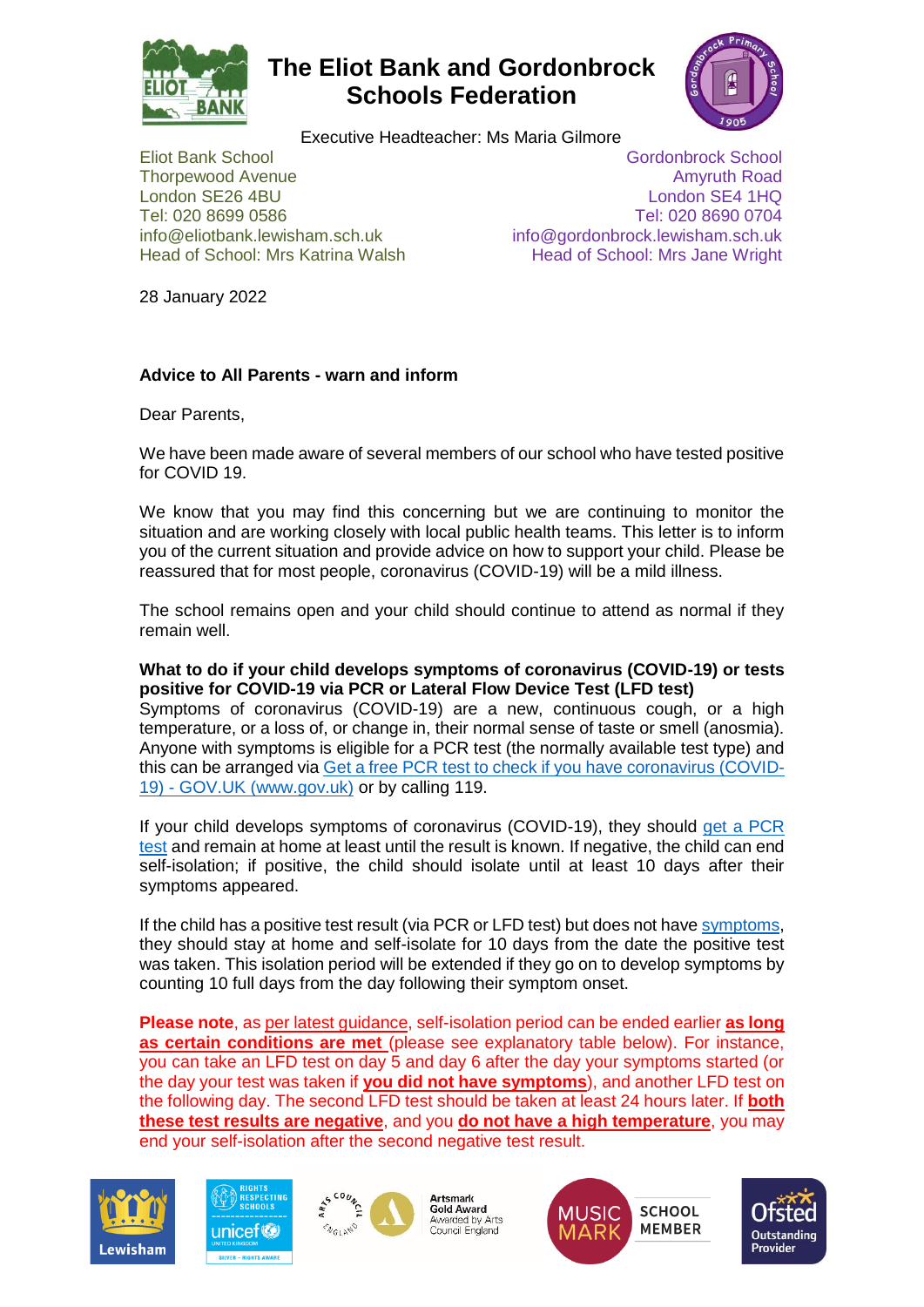#### <https://www.gov.uk/report-covid19-result>

You should **not** take an LFD test before the fifth day of your isolation period, and you should only end your self-isolation after you have had **2 consecutive negative** LFD tests which should be taken at least **24 hours** apart.

This guidance (see online link by clicking [here\)](https://www.gov.uk/government/publications/covid-19-stay-at-home-guidance/stay-at-home-guidance-for-households-with-possible-coronavirus-covid-19-infection#SymptomsPositiveTest) also applies to children and young people who usually attend an education or childcare setting.

| Monday = $Day 0$    | When you develop symptoms or get a positive test            |
|---------------------|-------------------------------------------------------------|
| Tuesday = Day 1     |                                                             |
| Wednesday = $Day 2$ |                                                             |
| Thursday = Day 3    |                                                             |
| Friday = Day 4      |                                                             |
| Saturday = Day $5$  | First lateral flow test                                     |
| Sunday = $Day 6$    | Second lateral flow test and if both Day 5 & 6 are Negative |
|                     | you can leave self-isolation - provided you do not have     |
|                     | COVID symptoms at this point                                |

### **What is the latest advice for the contacts of someone who has tested positive for COVID-19?**

[Guidance for households with possible or confirmed coronavirus \(COVID-19\) infection](https://www.gov.uk/government/publications/covid-19-stay-at-home-guidance/stay-at-home-guidance-for-households-with-possible-coronavirus-covid-19-infection#main-messages) Guidance for contacts of people with confirmed coronavirus (COVID-19) infection who do not live with the person - GOV.UK (www.gov.uk)

Any member of the household who is aged 18 years and 6 months or over and has only received one dose of COVID-19 vaccine or has not received any dose of the COVID-19 vaccination will still be required to self-isolate as household contact of a someone with COVID-19 symptoms awaiting testing and someone who has tested positive for COVID-19.

**NHS Test and Trace** will get in touch with anyone who is a contact of someone who has tested positive for COVID-19 and will provide isolation and testing advice.

You may be entitled to a one-off payment of £500 through the [NHS Test and Trace](https://www.gov.uk/government/publications/test-and-trace-support-payment-scheme-claiming-financial-support/claiming-financial-support-under-the-test-and-trace-support-payment-scheme)  [Support Payment scheme](https://www.gov.uk/government/publications/test-and-trace-support-payment-scheme-claiming-financial-support/claiming-financial-support-under-the-test-and-trace-support-payment-scheme) if you are required to stay at home and self-isolate or you are the parent or guardian of a child who has been told to self-isolate.

Those who are [clinically extremely vulnerable](https://www.gov.uk/government/publications/guidance-on-shielding-and-protecting-extremely-vulnerable-persons-from-covid-19/guidance-on-shielding-and-protecting-extremely-vulnerable-persons-from-covid-19) should be supported to minimise their contact with other people in the household during this period, regardless of whether others have symptoms or not.

For most people, coronavirus (COVID-19) will be a mild illness. If your child does develop symptoms, you can seek advice from the nhs.uk website at [https://www.nhs.uk/conditions/coronavirus-covid-19/check-if-you-have-coronavirus](https://www.nhs.uk/conditions/coronavirus-covid-19/check-if-you-have-coronavirus-symptoms/)[symptoms/.](https://www.nhs.uk/conditions/coronavirus-covid-19/check-if-you-have-coronavirus-symptoms/) If you are concerned about your child's symptoms, or they are worsening you can seek advice from NHS 111 at<https://111.nhs.uk/> or by phoning 111.

#### **How to stop coronavirus (COVID-19) spreading**

There are things you can do to help reduce the risk of you and anyone you live with getting ill with coronavirus (COVID-19):

- get vaccinated everyone aged 12 and over can [book COVID-19 vaccination](https://www.nhs.uk/conditions/coronavirus-covid-19/coronavirus-vaccination/book-coronavirus-vaccination/)  [appointments](https://www.nhs.uk/conditions/coronavirus-covid-19/coronavirus-vaccination/book-coronavirus-vaccination/)
- wash your hands with soap and water or use hand sanitiser regularly throughout the day







Artsmark **Gold Award** Awarded by Arts Council England